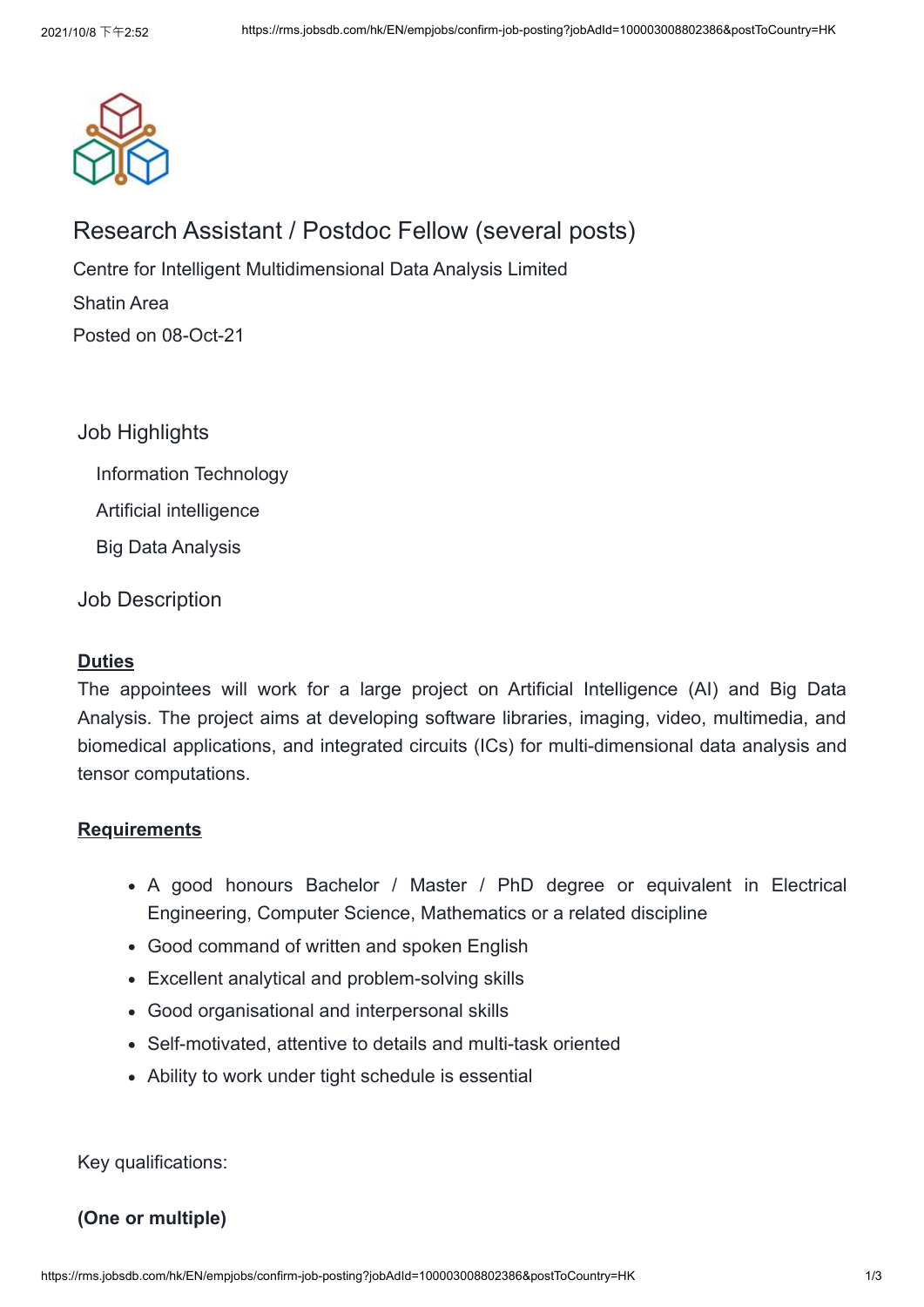- Experience in developing computer software using C, C++, or Python
- Experience in developing imaging, video or biomedical applications on desktop or mobile platforms
- Experience in parallel computation or hardware design using GPU, FPGA, and ASIC

#### **And**

- Good background in mathematical theories and computer algorithms, and strong publication record
- Good communication skills and demonstrate the desire to take on diverse challenges

#### **Salary and Conditions of Service**

Remuneration package will be highly competitive, commensurate with qualifications and experience. Initial appointment will be made on a fixed-term contract.

#### **What you enjoy**

- 5-day work with stable hours
- 18 days annual leave
- Public holidays
- Compensation leave
- MPF scheme
- Great platform to learn and develop new skills in an encouraging environment
- Friendly team
- Excellent office environment (Newly renovated)
- Shuttle bus from various locations in Hong Kong
- Recreational facilities in Science Park

#### **Information and Application**

Interested parties please apply with full resume including expected salary and available date through email.

Applications will receive full consideration and only shortlisted and selected applicants will be contacted.